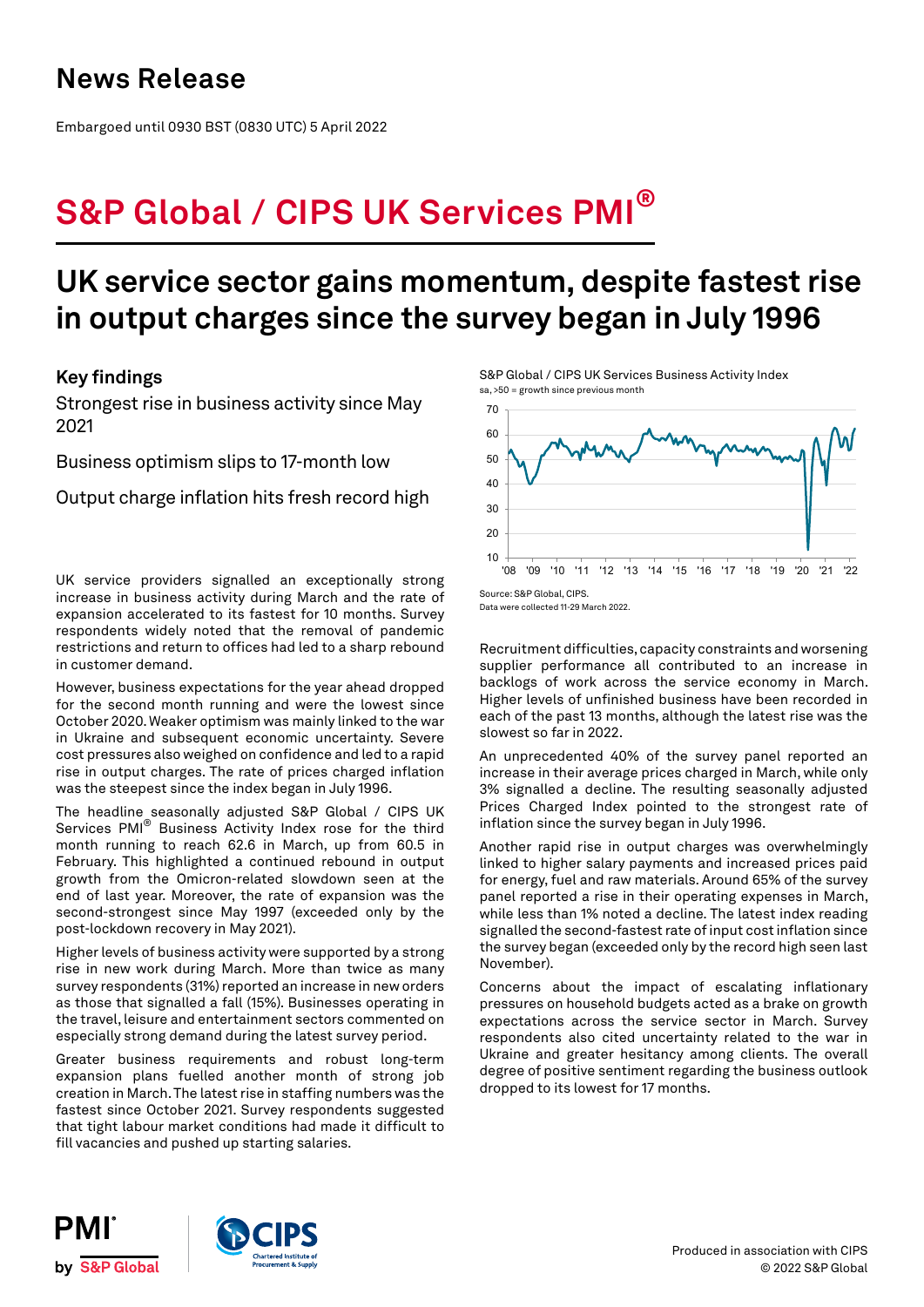### **Comment**

### **Tim Moore, Economics Director at S&P Global, which compiles the survey:**

*"UK economic growth continued to surge higher in March after an Omicron-induced slowdown at the turn of the year. Service sector companies led the way as business activity expanded at the fastest pace since the post-lockdown recovery seen last May. There were widespread reports citing a boost to business and consumer spending from the roll back of pandemic restrictions. Survey respondents commented on stronger demand arising from the return to offices, alongside a resurgence in the travel, leisure and entertainment sectors.* 

*"However, the near-term growth outlook weakened in March, with optimism dropping to its lowest since October 2020 as the war in Ukraine and global inflation concerns took a considerable toll on business sentiment.* 

*"Service providers experienced the second-fastest rise in business expenses since this index began in 1996, driven by higher wages, energy bills and fuel prices. Soaring costs meant that output charges were increased to the greatest extent for more than 25 years in March. Many survey respondents commented that the full extent of the recent spike in their operating costs had yet to be passed on to customers."* 

### **Duncan Brock, Group Director at the Chartered Institute of Procurement & Supply, said:**

*"Regardless of how glum service providers were feeling in March about the year ahead, with the lowest levels of optimism since October 2020, the sector still managed the second fastest rise in business activity since May 1997. People returned to work and had a flutter of spending on hospitality and entertainment before energy and fuel prices increase in April and potentially purse strings are tightened again.*

*"New orders rose at a rate close to February's 8-month high and to match this recovering demand, job hiring accelerated to the highest levels for five months. This was good news for job seekers, though businesses found challenges in hiring for talent and agreed to wage demands which pushed up their business costs at the second highest level since 1996.*

*"There were fewer reasons to be cheerful this month though the overall figure showed a stellar recovery in the sector. This speed of growth is unlikely to be maintained as supply issues still exist, the costs of living surge higher and now stuttering supply on certain goods are predicted to follow as the Russian invasion of Ukraine continues to unfold."*





UK Services PMI Employment Index

### UK Services PMI Input Prices Index sa, >50 = inflation since previous month



Sources: S&P Global, CIPS.